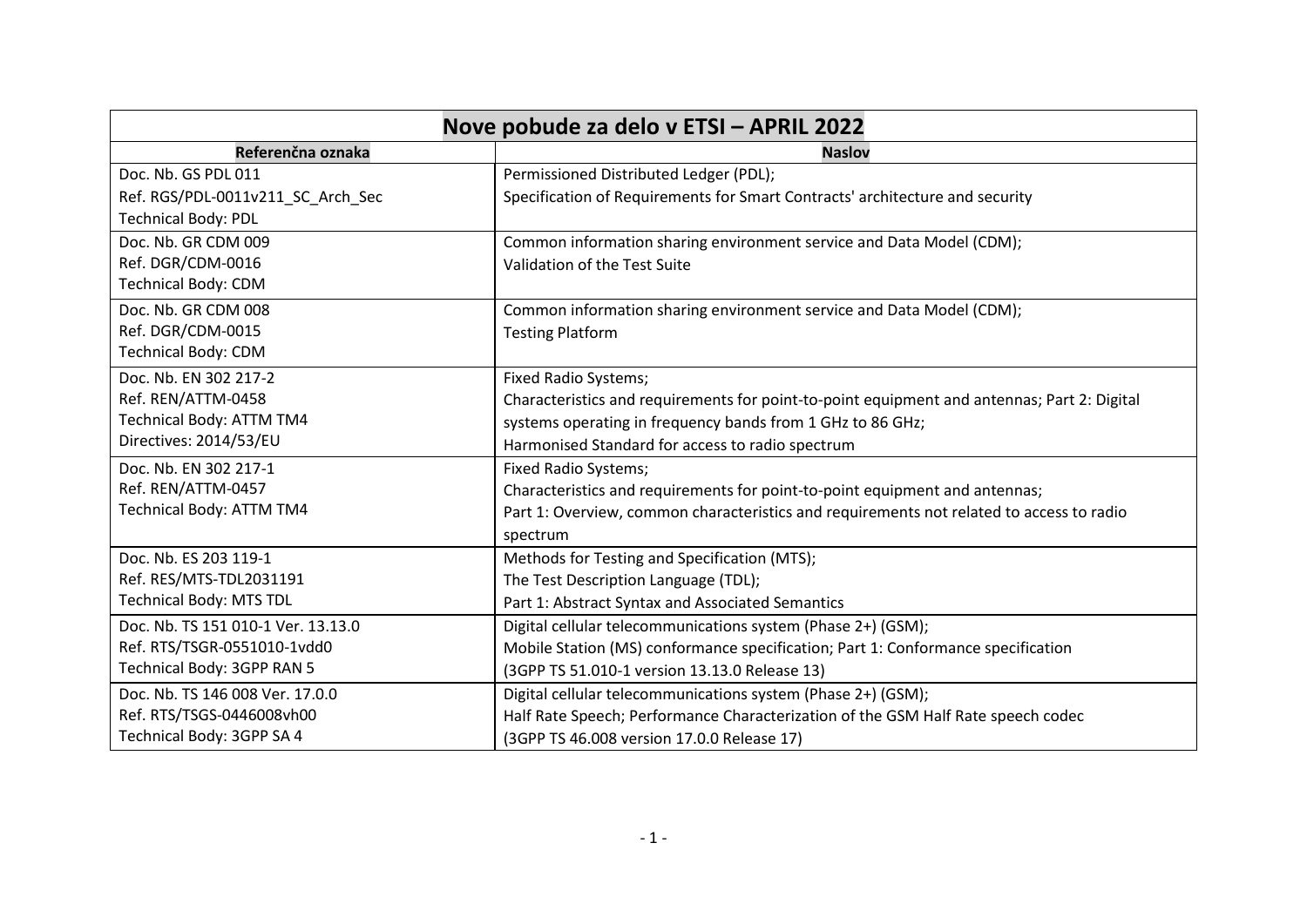| Doc. Nb. TR 145 912 Ver. 17.0.0    | Digital cellular telecommunications system (Phase 2+) (GSM);                                   |
|------------------------------------|------------------------------------------------------------------------------------------------|
| Ref. RTR/TSGR-0045912vh00          | Feasibility study for evolved GSM/EDGE Radio Access Network (GERAN)                            |
| Technical Body: 3GPP RAN           | (3GPP TR 45.912 version 17.0.0 Release 17)                                                     |
| Doc. Nb. TS 144 318 Ver. 17.0.0    | Digital cellular telecommunications system (Phase 2+) (GSM);                                   |
| Ref. RTS/TSGR-0044318vh00          | Generic Access Network (GAN); Mobile GAN interface layer 3 specification                       |
| Technical Body: 3GPP RAN           | (3GPP TS 44.318 version 17.0.0 Release 17)                                                     |
| Doc. Nb. TR 138 921 Ver. 17.0.0    | 5G;                                                                                            |
| Ref. DTR/TSGR-0438921vh00          | Study on International Mobile Telecommunications (IMT) parameters for 6.425 - 7.025 GHz, 7.025 |
| Technical Body: 3GPP RAN 4         | - 7.125 GHz and 10.0 - 10.5 GHz                                                                |
|                                    | (3GPP TR 38.921 version 17.1.0 Release 17)                                                     |
| Doc. Nb. TS 138 533 Ver. 17.2.0    | 5G;                                                                                            |
| Ref. RTS/TSGR-0538533vh20          | NR; User Equipment (UE) conformance specification; Radio Resource Management (RRM)             |
| Technical Body: 3GPP RAN 5         | (3GPP TS 38.533 version 17.2.0 Release 17)                                                     |
| Doc. Nb. TS 138 523-1 Ver. 16.11.1 | 5G; LTE;                                                                                       |
| Ref. RTS/TSGR-0538523-1vgb1        | 5GS; User Equipment (UE) conformance specification; Part 1: Protocol                           |
| Technical Body: 3GPP RAN 5         | (3GPP TS 38.523-1 version 16.11.1 Release 16)                                                  |
| Doc. Nb. TS 138 521-4 Ver. 16.11.0 | 5G;                                                                                            |
| Ref. RTS/TSGR-0538521-4vgb0        | NR; User Equipment (UE) conformance specification; Radio transmission and reception; Part 4:   |
| Technical Body: 3GPP RAN 5         | Performance                                                                                    |
|                                    | (3GPP TS 38.521-4 version 16.11.0 Release 16)                                                  |
| Doc. Nb. TS 138 521-3 Ver. 17.4.0  | 5G;                                                                                            |
| Ref. RTS/TSGR-0538521-3vh40        | NR; User Equipment (UE) conformance specification; Radio transmission and reception; Part 3:   |
| Technical Body: 3GPP RAN 5         | Range 1 and Range 2 Interworking operation with other radios                                   |
|                                    | (3GPP TS 38.521-3 version 17.4.0 Release 17)                                                   |
| Doc. Nb. TS 138 521-2 Ver. 16.11.0 | 5G;                                                                                            |
| Ref. RTS/TSGR-0538521-2vgb0        | NR; User Equipment (UE) conformance specification; Radio transmission and reception; Part 2:   |
| Technical Body: 3GPP RAN 5         | Range 2 standalone                                                                             |
|                                    | (3GPP TS 38.521-2 version 16.11.0 Release 16)                                                  |
| Doc. Nb. TS 138 521-1 Ver. 17.4.0  | 5G;                                                                                            |
| Ref. RTS/TSGR-0538521-1vh40        | NR; User Equipment (UE) conformance specification; Radio transmission and reception; Part 1:   |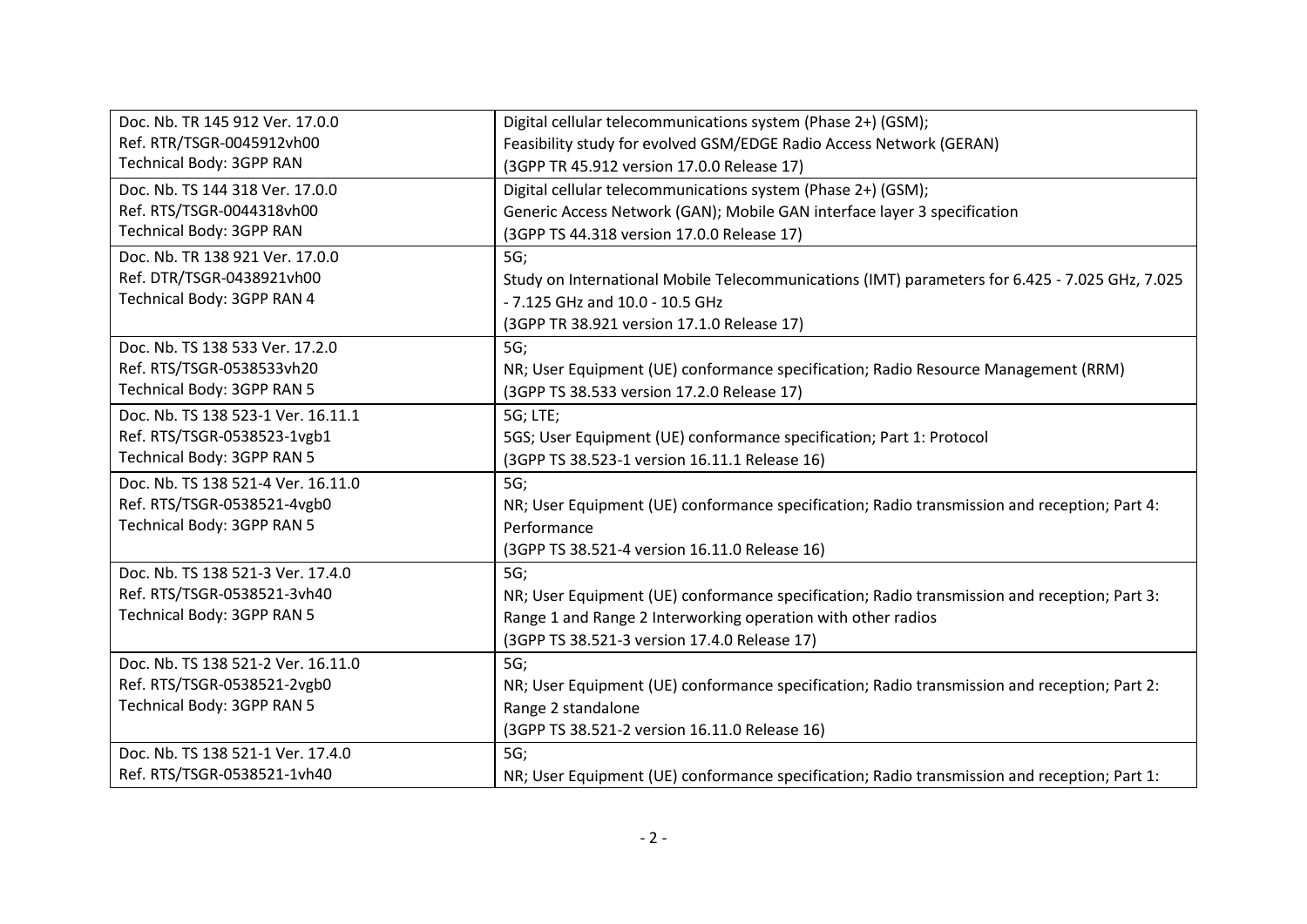| Technical Body: 3GPP RAN 5<br>Range 1 standalone<br>(3GPP TS 38.521-1 version 17.4.0 Release 17)<br>Doc. Nb. TS 138 508-1 Ver. 17.4.0<br>5G; LTE;<br>Ref. RTS/TSGR-0538508-1vh40<br>5GS; User Equipment (UE) conformance specification; Part 1: Common test environment<br>Technical Body: 3GPP RAN 5<br>(3GPP TS 38.508-1 version 17.4.0 Release 17)<br>Doc. Nb. TS 138 455 Ver. 16.7.1<br>5G;<br>Ref. RTS/TSGR-0338455vg71<br>NG-RAN; NR Positioning Protocol A (NRPPa)<br>Technical Body: 3GPP RAN 3<br>(3GPP TS 38.455 version 16.7.1 Release 16)<br>Doc. Nb. TS 138 351 Ver. 17.0.0<br>5G; |                           |                                                             |
|-------------------------------------------------------------------------------------------------------------------------------------------------------------------------------------------------------------------------------------------------------------------------------------------------------------------------------------------------------------------------------------------------------------------------------------------------------------------------------------------------------------------------------------------------------------------------------------------------|---------------------------|-------------------------------------------------------------|
|                                                                                                                                                                                                                                                                                                                                                                                                                                                                                                                                                                                                 |                           |                                                             |
|                                                                                                                                                                                                                                                                                                                                                                                                                                                                                                                                                                                                 |                           |                                                             |
|                                                                                                                                                                                                                                                                                                                                                                                                                                                                                                                                                                                                 |                           |                                                             |
|                                                                                                                                                                                                                                                                                                                                                                                                                                                                                                                                                                                                 |                           |                                                             |
|                                                                                                                                                                                                                                                                                                                                                                                                                                                                                                                                                                                                 |                           |                                                             |
|                                                                                                                                                                                                                                                                                                                                                                                                                                                                                                                                                                                                 |                           |                                                             |
|                                                                                                                                                                                                                                                                                                                                                                                                                                                                                                                                                                                                 |                           |                                                             |
|                                                                                                                                                                                                                                                                                                                                                                                                                                                                                                                                                                                                 |                           |                                                             |
|                                                                                                                                                                                                                                                                                                                                                                                                                                                                                                                                                                                                 |                           |                                                             |
|                                                                                                                                                                                                                                                                                                                                                                                                                                                                                                                                                                                                 |                           |                                                             |
|                                                                                                                                                                                                                                                                                                                                                                                                                                                                                                                                                                                                 | Ref. RTS/TSGR-0238351vh00 | NR; Sidelink Relay Adaptation Protocol (SRAP) Specification |
| Technical Body: 3GPP RAN 2<br>(3GPP TS 38.351 version 17.0.0 Release 17)                                                                                                                                                                                                                                                                                                                                                                                                                                                                                                                        |                           |                                                             |
| Doc. Nb. TS 138 340 Ver. 17.0.0<br>5G;                                                                                                                                                                                                                                                                                                                                                                                                                                                                                                                                                          |                           |                                                             |
| Ref. RTS/TSGR-0238340vh00<br>NR; Backhaul Adaptation Protocol (BAP) specification                                                                                                                                                                                                                                                                                                                                                                                                                                                                                                               |                           |                                                             |
| Technical Body: 3GPP RAN 2<br>(3GPP TS 38.340 version 17.0.0 Release 17)                                                                                                                                                                                                                                                                                                                                                                                                                                                                                                                        |                           |                                                             |
| Doc. Nb. TS 138 331 Ver. 17.0.0<br>5G;                                                                                                                                                                                                                                                                                                                                                                                                                                                                                                                                                          |                           |                                                             |
| Ref. RTS/TSGR-0238331vh00<br>NR; Radio Resource Control (RRC); Protocol specification                                                                                                                                                                                                                                                                                                                                                                                                                                                                                                           |                           |                                                             |
| Technical Body: 3GPP RAN 2<br>(3GPP TS 38.331 version 17.0.0 Release 17)                                                                                                                                                                                                                                                                                                                                                                                                                                                                                                                        |                           |                                                             |
| Doc. Nb. TS 138 331 Ver. 16.8.0<br>5G;                                                                                                                                                                                                                                                                                                                                                                                                                                                                                                                                                          |                           |                                                             |
| Ref. RTS/TSGR-0238331vg80<br>NR; Radio Resource Control (RRC); Protocol specification                                                                                                                                                                                                                                                                                                                                                                                                                                                                                                           |                           |                                                             |
| Technical Body: 3GPP RAN 2<br>(3GPP TS 38.331 version 16.8.0 Release 16)                                                                                                                                                                                                                                                                                                                                                                                                                                                                                                                        |                           |                                                             |
| Doc. Nb. TS 138 331 Ver. 15.17.0<br>5G;                                                                                                                                                                                                                                                                                                                                                                                                                                                                                                                                                         |                           |                                                             |
| Ref. RTS/TSGR-0238331vfh0<br>NR; Radio Resource Control (RRC); Protocol specification                                                                                                                                                                                                                                                                                                                                                                                                                                                                                                           |                           |                                                             |
| Technical Body: 3GPP RAN 2<br>(3GPP TS 38.331 version 15.17.0 Release 15)                                                                                                                                                                                                                                                                                                                                                                                                                                                                                                                       |                           |                                                             |
| Doc. Nb. TS 138 323 Ver. 17.0.0<br>5G;                                                                                                                                                                                                                                                                                                                                                                                                                                                                                                                                                          |                           |                                                             |
| Ref. RTS/TSGR-0238323vh00<br>NR; Packet Data Convergence Protocol (PDCP) specification                                                                                                                                                                                                                                                                                                                                                                                                                                                                                                          |                           |                                                             |
| Technical Body: 3GPP RAN 2<br>(3GPP TS 38.323 version 17.0.0 Release 17)                                                                                                                                                                                                                                                                                                                                                                                                                                                                                                                        |                           |                                                             |
| Doc. Nb. TS 138 322 Ver. 17.0.0<br>5G                                                                                                                                                                                                                                                                                                                                                                                                                                                                                                                                                           |                           |                                                             |
| Ref. RTS/TSGR-0238322vh00<br>NR; Radio Link Control (RLC) protocol specification                                                                                                                                                                                                                                                                                                                                                                                                                                                                                                                |                           |                                                             |
| Technical Body: 3GPP RAN 2<br>(3GPP TS 38.322 version 17.0.0 Release 17)                                                                                                                                                                                                                                                                                                                                                                                                                                                                                                                        |                           |                                                             |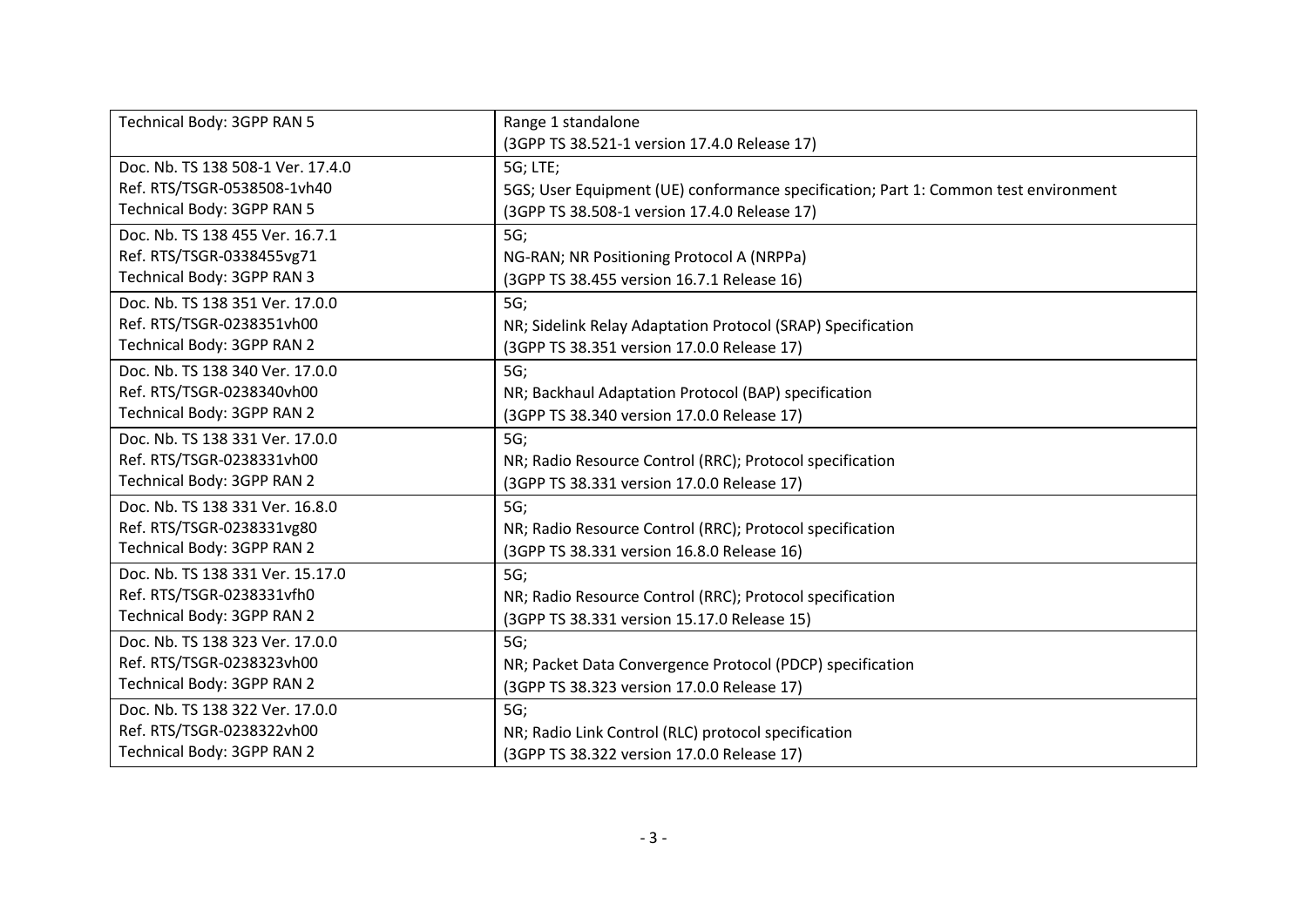| Doc. Nb. TS 138 321 Ver. 17.0.0  | 5G;                                                                                       |
|----------------------------------|-------------------------------------------------------------------------------------------|
| Ref. RTS/TSGR-0238321vh00        | NR; Medium Access Control (MAC) protocol specification                                    |
| Technical Body: 3GPP RAN 2       | (3GPP TS 38.321 version 17.0.0 Release 17)                                                |
| Doc. Nb. TS 138 321 Ver. 16.8.0  | 5G;                                                                                       |
| Ref. RTS/TSGR-0238321vg80        | NR; Medium Access Control (MAC) protocol specification                                    |
| Technical Body: 3GPP RAN 2       | (3GPP TS 38.321 version 16.8.0 Release 16)                                                |
| Doc. Nb. TS 138 321 Ver. 15.13.0 | 5G;                                                                                       |
| Ref. RTS/TSGR-0238321vfd0        | NR; Medium Access Control (MAC) protocol specification                                    |
| Technical Body: 3GPP RAN 2       | (3GPP TS 38.321 version 15.13.0 Release 15)                                               |
| Doc. Nb. TS 138 314 Ver. 17.0.0  | 5G;                                                                                       |
| Ref. RTS/TSGR-0238314vh00        | NR; Layer 2 measurements                                                                  |
| Technical Body: 3GPP RAN 2       | (3GPP TS 38.314 version 17.0.0 Release 17)                                                |
| Doc. Nb. TS 138 306 Ver. 17.0.0  | 5G;                                                                                       |
| Ref. RTS/TSGR-0238306vh00        | NR; User Equipment (UE) radio access capabilities                                         |
| Technical Body: 3GPP RAN 2       | (3GPP TS 38.306 version 17.0.0 Release 17)                                                |
| Doc. Nb. TS 138 306 Ver. 16.8.0  | 5G;                                                                                       |
| Ref. RTS/TSGR-0238306vg80        | NR; User Equipment (UE) radio access capabilities                                         |
|                                  | (3GPP TS 38.306 version 16.8.0 Release 16)                                                |
| Doc. Nb. TS 138 305 Ver. 17.0.0  | 5G;                                                                                       |
| Ref. RTS/TSGR-0238305vh00        | NG Radio Access Network (NG-RAN); Stage 2 functional specification of User Equipment (UE) |
| Technical Body: 3GPP RAN 2       | positioning in NG-RAN                                                                     |
|                                  | (3GPP TS 38.305 version 17.0.0 Release 17)                                                |
| Doc. Nb. TS 138 304 Ver. 17.0.0  | 5G;                                                                                       |
| Ref. RTS/TSGR-0238304vh00        | NR; User Equipment (UE) procedures in idle mode and in RRC Inactive state                 |
| Technical Body: 3GPP RAN 2       | (3GPP TS 38.304 version 17.0.0 Release 17)                                                |
| Doc. Nb. TS 138 300 Ver. 17.0.0  | 5G;                                                                                       |
| Ref. RTS/TSGR-0238300vh00        | NR; NR and NG-RAN Overall description; Stage-2                                            |
| Technical Body: 3GPP RAN 2       | (3GPP TS 38.300 version 17.0.0 Release 17)                                                |
| Doc. Nb. TS 138 133 Ver. 17.5.0  | 5G;                                                                                       |
| Ref. RTS/TSGR-0438133vh50        | NR; Requirements for support of radio resource management                                 |
| Technical Body: 3GPP RAN 4       | (3GPP TS 38.133 version 17.5.0 Release 17)                                                |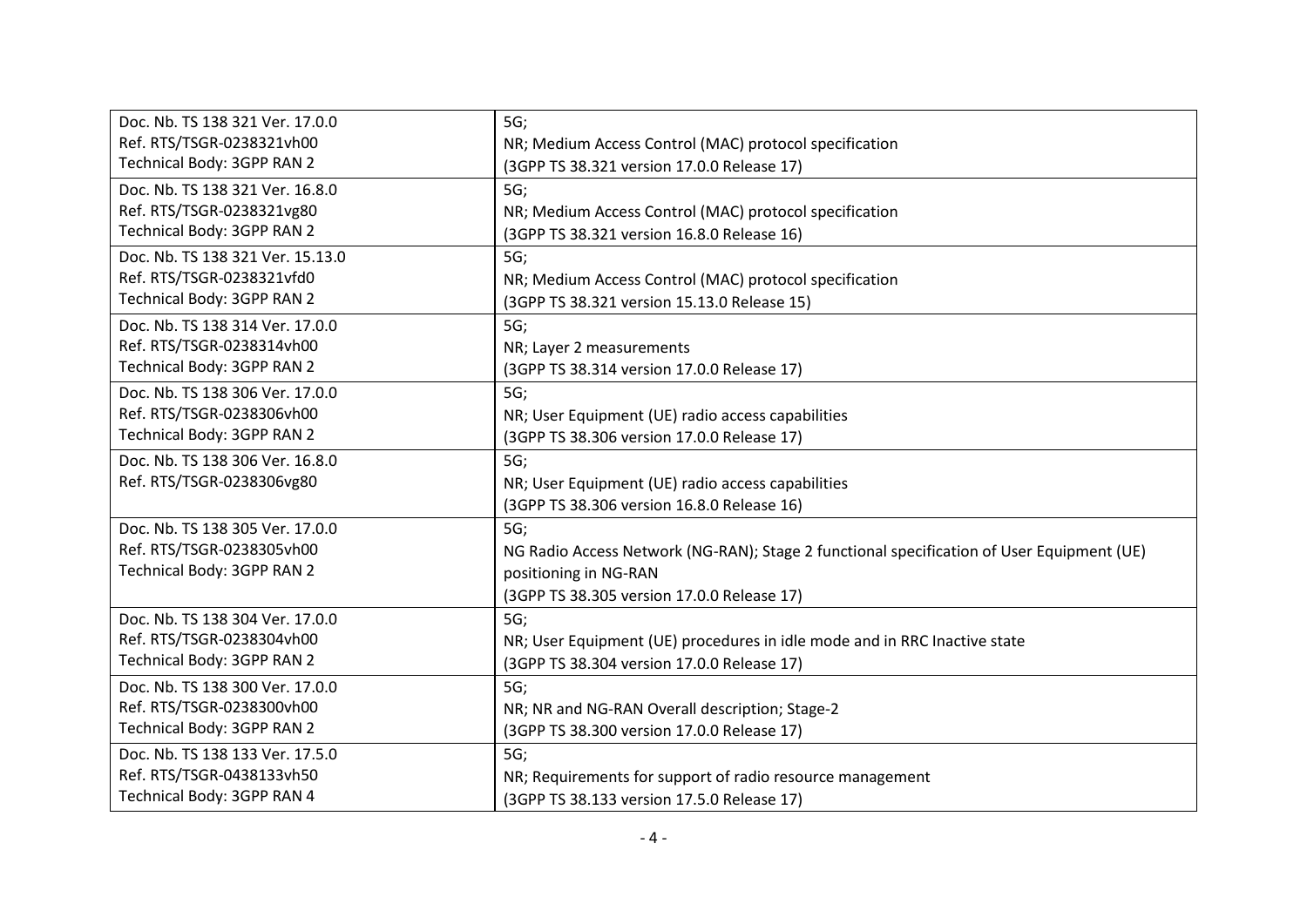| Doc. Nb. TS 138 133 Ver. 16.11.0   | 5G;                                                                                        |
|------------------------------------|--------------------------------------------------------------------------------------------|
| Ref. RTS/TSGR-0438133vgb0          | NR; Requirements for support of radio resource management                                  |
| Technical Body: 3GPP RAN 4         | (3GPP TS 38.133 version 16.11.0 Release 16)                                                |
| Doc. Nb. TS 138 133 Ver. 15.17.0   | 5G;                                                                                        |
| Ref. RTS/TSGR-0438133vfh0          | NR; Requirements for support of radio resource management                                  |
| Technical Body: 3GPP RAN 4         | (3GPP TS 38.133 version 15.17.0 Release 15)                                                |
| Doc. Nb. TS 138 101-3 Ver. 17.5.0  | 5G;                                                                                        |
| Ref. RTS/TSGR-0438101-3vh50        | NR; User Equipment (UE) radio transmission and reception; Part 3: Range 1 and Range 2      |
| Technical Body: 3GPP RAN 4         | Interworking operation with other radios                                                   |
|                                    | (3GPP TS 38.101-3 version 17.5.0 Release 17)                                               |
| Doc. Nb. TS 138 101-3 Ver. 16.11.0 | 5G;                                                                                        |
| Ref. RTS/TSGR-0438101-3vgb0        | NR; User Equipment (UE) radio transmission and reception; Part 3: Range 1 and Range 2      |
| Technical Body: 3GPP RAN 4         | Interworking operation with other radios                                                   |
|                                    | (3GPP TS 38.101-3 version 16.11.0 Release 16)                                              |
| Doc. Nb. TS 138 101-3 Ver. 15.17.0 | 5G;                                                                                        |
| Ref. RTS/TSGR-0438101-3vfh0        | NR; User Equipment (UE) radio transmission and reception; Part 3: Range 1 and Range 2      |
| Technical Body: 3GPP RAN 4         | Interworking operation with other radios                                                   |
|                                    | (3GPP TS 38.101-3 version 15.17.0 Release 15)                                              |
| Doc. Nb. TS 138 101-1 Ver. 17.5.0  | 5G;                                                                                        |
| Ref. RTS/TSGR-0438101-1vh50        | NR; User Equipment (UE) radio transmission and reception; Part 1: Range 1 Standalone       |
| Technical Body: 3GPP RAN 4         | (3GPP TS 38.101-1 version 17.5.0 Release 17)                                               |
| Doc. Nb. TS 138 101-1 Ver. 16.11.0 | 5G;                                                                                        |
| Ref. RTS/TSGR-0438101-1vgb0        | NR; User Equipment (UE) radio transmission and reception; Part 1: Range 1 Standalone       |
| Technical Body: 3GPP RAN 4         | (3GPP TS 38.101-1 version 16.11.0 Release 16)                                              |
| Doc. Nb. TS 138 101-1 Ver. 15.17.0 | 5G;                                                                                        |
| Ref. RTS/TSGR-0438101-1vfh0        | NR; User Equipment (UE) radio transmission and reception; Part 1: Range 1 Standalone       |
| Technical Body: 3GPP RAN 4         | (3GPP TS 38.101-1 version 15.17.0 Release 15)                                              |
| Doc. Nb. TS 137 571-1 Ver. 16.12.0 | Universal Mobile Telecommunications System (UMTS); LTE; 5G;                                |
| Ref. RTS/TSGR-0537571-1vgc0        | User Equipment (UE) conformance specification for UE positioning; Part 1: Conformance test |
| Technical Body: 3GPP RAN 5         | specification                                                                              |
|                                    | (3GPP TS 37.571-1 version 16.12.0 Release 16)                                              |
|                                    |                                                                                            |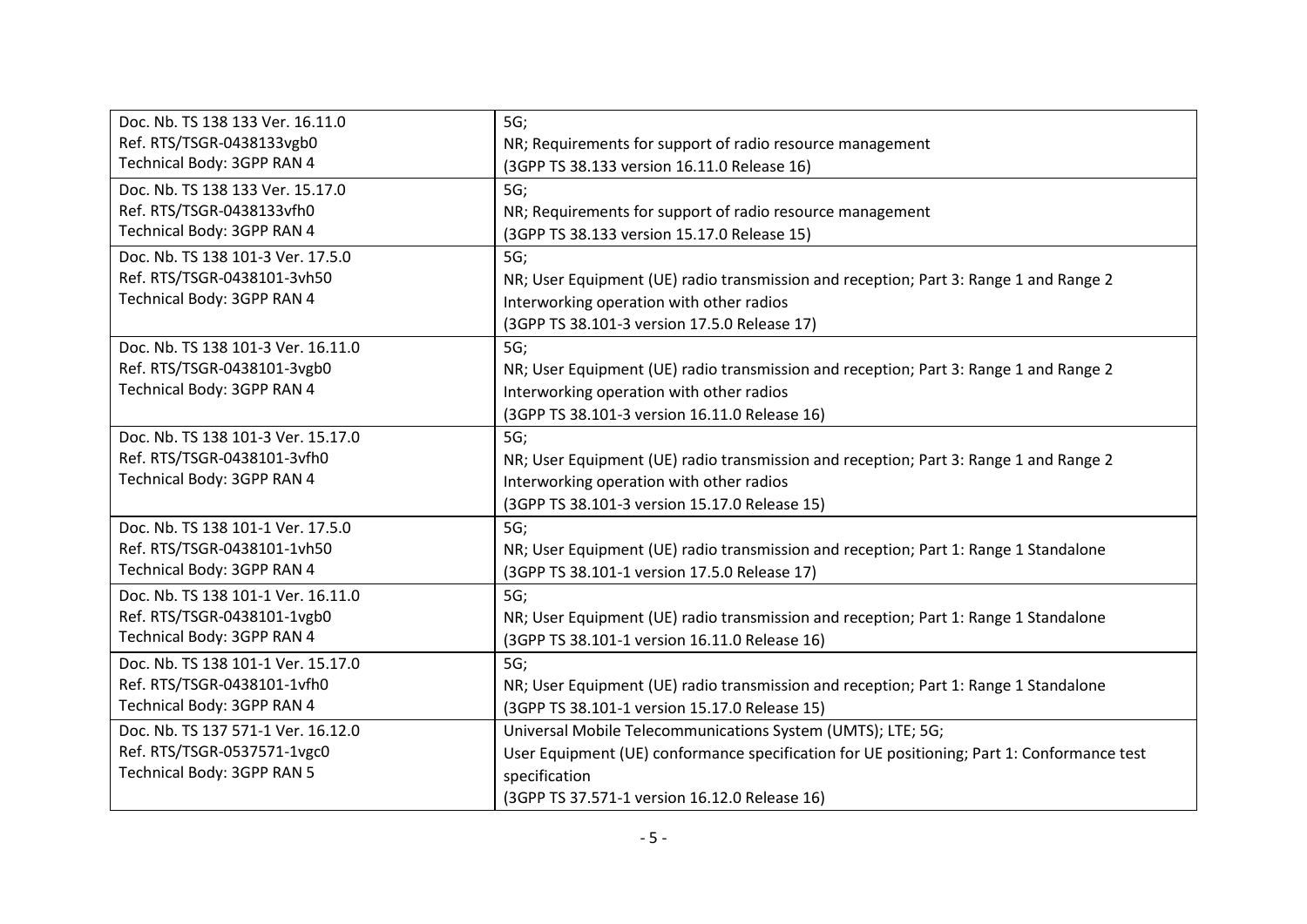| Doc. Nb. TS 137 355 Ver. 17.0.0   | LTE; 5G;                                                                                         |
|-----------------------------------|--------------------------------------------------------------------------------------------------|
| Ref. RTS/TSGR-0237355vh00         | LTE Positioning Protocol (LPP)                                                                   |
| Technical Body: 3GPP RAN 2        | (3GPP TS 37.355 version 17.0.0 Release 17)                                                       |
| Doc. Nb. TS 137 355 Ver. 16.8.0   | LTE; 5G;                                                                                         |
| Ref. RTS/TSGR-0237355vg80         | LTE Positioning Protocol (LPP)                                                                   |
| Technical Body: 3GPP RAN 2        | (3GPP TS 37.355 version 16.8.0 Release 16)                                                       |
| Doc. Nb. TS 137 355 Ver. 15.3.0   | LTE; 5G;                                                                                         |
| Ref. RTS/TSGR-0237355vf30         | LTE Positioning Protocol (LPP)                                                                   |
| Technical Body: 3GPP RAN 2        | (3GPP TS 37.355 version 15.3.0 Release 15)                                                       |
| Doc. Nb. TS 137 340 Ver. 17.0.0   | Universal Mobile Telecommunications System (UMTS); LTE; 5G;                                      |
| Ref. RTS/TSGR-0237340vh00         | NR; Multi-connectivity; Overall description; Stage-2                                             |
| Technical Body: 3GPP RAN 2        | (3GPP TS 37.340 version 17.0.0 Release 17)                                                       |
| Doc. Nb. TS 137 340 Ver. 16.9.0   | Universal Mobile Telecommunications System (UMTS); LTE; 5G;                                      |
| Ref. RTS/TSGR-0237340vg90         | NR; Multi-connectivity; Overall description; Stage-2                                             |
| Technical Body: 3GPP RAN 2        | (3GPP TS 37.340 version 16.9.0 Release 16)                                                       |
| Doc. Nb. TS 137 340 Ver. 15.16.0  | Universal Mobile Telecommunications System (UMTS); LTE; 5G;                                      |
| Ref. RTS/TSGR-0237340vfg0         | NR; Multi-connectivity; Overall description; Stage-2                                             |
| Technical Body: 3GPP RAN 2        | (3GPP TS 37.340 version 15.16.0 Release 15)                                                      |
| Doc. Nb. TS 137 324 Ver. 17.0.0   | LTE; 5G;                                                                                         |
| Ref. RTS/TSGR-0237324vh00         | Evolved Universal Terrestrial Radio Access (E-UTRA) and NR; Service Data Adaptation Protocol     |
| Technical Body: 3GPP RAN 2        | (SDAP) specification                                                                             |
|                                   | (3GPP TS 37.324 version 17.0.0 Release 17)                                                       |
| Doc. Nb. TS 137 320 Ver. 17.0.0   | Universal Mobile Telecommunications System (UMTS); LTE; 5G;                                      |
| Ref. RTS/TSGR-0237320vh00         | Radio measurement collection for Minimization of Drive Tests (MDT); Overall description; Stage 2 |
| Technical Body: 3GPP RAN 2        | (3GPP TS 37.320 version 17.0.0 Release 17)                                                       |
| Doc. Nb. TS 137 320 Ver. 16.8.0   | Universal Mobile Telecommunications System (UMTS); LTE; 5G;                                      |
| Ref. RTS/TSGR-0237320vg80         | Radio measurement collection for Minimization of Drive Tests (MDT); Overall description; Stage 2 |
| Technical Body: 3GPP RAN 2        | (3GPP TS 37.320 version 16.8.0 Release 16)                                                       |
| Doc. Nb. TS 136 579-7 Ver. 15.2.1 | LTE;                                                                                             |
| Ref. RTS/TSGR-0536579-7vf21       | Mission Critical (MC) services over LTE; Part 7: Mission Critical Data (MCData) User Equipment   |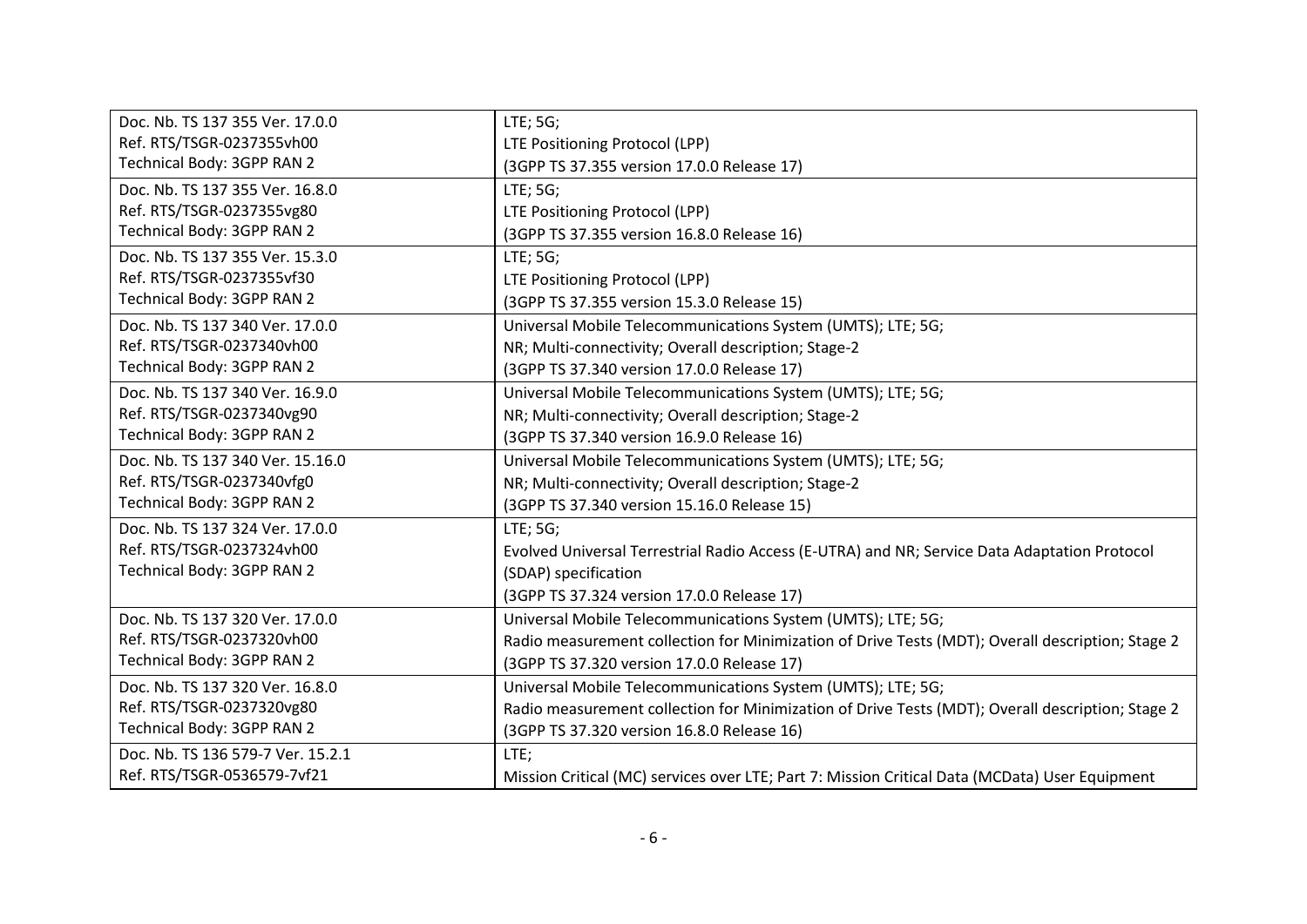| Technical Body: 3GPP RAN 5         | (UE) Protocol conformance specification                                                        |
|------------------------------------|------------------------------------------------------------------------------------------------|
|                                    | (3GPP TS 36.579-7 version 15.2.1 Release 15)                                                   |
| Doc. Nb. TS 136 579-2 Ver. 15.3.0  | LTE;                                                                                           |
| Ref. RTS/TSGR-0536579-2vf30        | Mission Critical (MC) services over LTE; Part 2: Mission Critical Push To Talk (MCPTT) User    |
| Technical Body: 3GPP RAN 5         | Equipment (UE) Protocol conformance specification                                              |
|                                    | (3GPP TS 36.579-2 version 15.3.0 Release 15)                                                   |
| Doc. Nb. TS 136 579-1 Ver. 15.5.0  | LTE;                                                                                           |
| Ref. RTS/TSGR-0536579-1ve4         | Mission Critical (MC) services over LTE; Part 1: Common test environment                       |
| Technical Body: 3GPP RAN 5         | (3GPP TS 36.579-1 version 15.5.0 Release 15)                                                   |
| Doc. Nb. TS 136 579-1 Ver. 15.5.0  | LTE;                                                                                           |
| Ref. RTS/TSGR-0536579-1vf50        | Mission Critical (MC) services over LTE; Part 1: Common test environment                       |
| Technical Body: 3GPP RAN 5         | (3GPP TS 36.579-1 version 15.5.0 Release 15)                                                   |
| Doc. Nb. TS 136 523-3 Ver. 17.2.0  | LTE;                                                                                           |
| Ref. RTS/TSGR-0536523-3vh20        | Evolved Universal Terrestrial Radio Access (E-UTRA) and Evolved Packet Core (EPC); User        |
| Technical Body: 3GPP RAN 5         | Equipment (UE) conformance specification; Part 3: Test suites                                  |
|                                    | (3GPP TS 36.523-3 version 17.2.0 Release 17)                                                   |
| Doc. Nb. TS 136 523-1 Ver. 17.1.0  | LTE;                                                                                           |
| Ref. RTS/TSGR-0536523-1vh10        | Evolved Universal Terrestrial Radio Access (E-UTRA) and Evolved Packet Core (EPC); User        |
| Technical Body: 3GPP RAN 5         | Equipment (UE) conformance specification; Part 1: Protocol conformance specification           |
|                                    | (3GPP TS 36.523-1 version 17.1.0 Release 17)                                                   |
| Doc. Nb. TS 136 521-3 Ver. 16.12.0 | LTE;                                                                                           |
| Ref. RTS/TSGR-0536521-3vgc0        | Evolved Universal Terrestrial Radio Access (E-UTRA); User Equipment (UE) conformance           |
| Technical Body: 3GPP RAN 5         | specification; Radio transmission and reception; Part 3: Radio Resource Management (RRM)       |
|                                    | conformance testing                                                                            |
|                                    | (3GPP TS 36.521-3 version 16.12.0 Release 16)                                                  |
| Doc. Nb. TS 136 521-1 Ver. 17.2.0  | LTE;                                                                                           |
| Ref. RTS/TSGR-0536521-1vh20        | Evolved Universal Terrestrial Radio Access (E-UTRA); User Equipment (UE) conformance           |
| Technical Body: 3GPP RAN 5         | specification; Radio transmission and reception; Part 1: Conformance testing                   |
|                                    | (3GPP TS 36.521-1 version 17.2.0 Release 17)                                                   |
| Doc. Nb. TS 136 508 Ver. 17.2.0    | LTE;                                                                                           |
| Ref. RTS/TSGR-0536508vh20          | Evolved Universal Terrestrial Radio Access (E-UTRA) and Evolved Packet Core (EPC); Common test |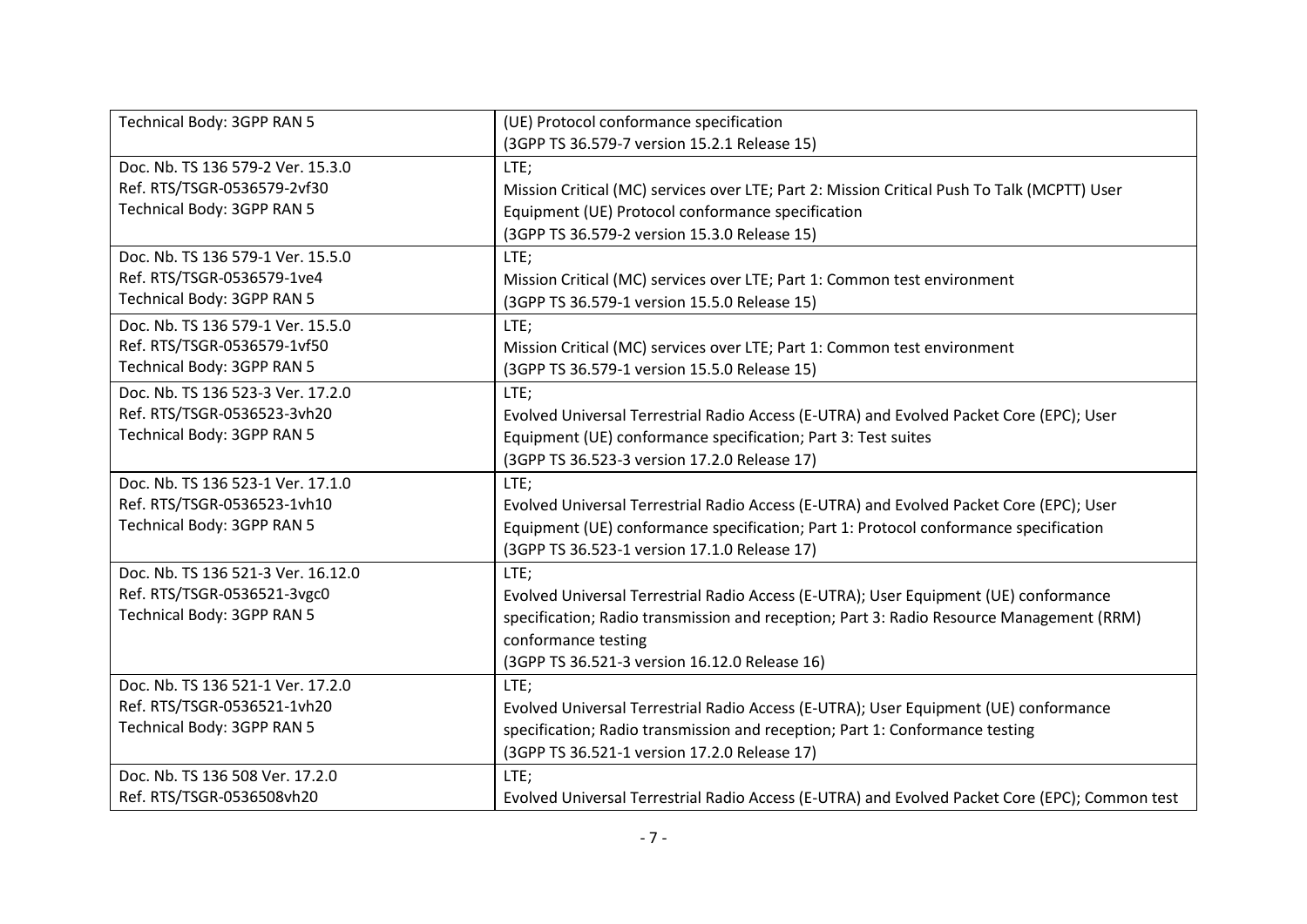| Technical Body: 3GPP RAN 5       | environments for User Equipment (UE) conformance testing                                          |
|----------------------------------|---------------------------------------------------------------------------------------------------|
|                                  | (3GPP TS 36.508 version 17.2.0 Release 17)                                                        |
| Doc. Nb. TS 136 361 Ver. 17.0.0  | LTE;                                                                                              |
| Ref. RTS/TSGR-0236361vh00        | Evolved Universal Terrestrial Radio Access (E-UTRA); LTE-WLAN Radio Level Integration Using Ipsec |
| Technical Body: 3GPP RAN 2       | Tunnel (LWIP) encapsulation; Protocol specification                                               |
|                                  | (3GPP TS 36.361 version 17.0.0 Release 17)                                                        |
| Doc. Nb. TS 136 360 Ver. 17.0.0  | LTE;                                                                                              |
| Ref. RTS/TSGR-0236360vh00        | Evolved Universal Terrestrial Radio Access (E-UTRA); LTE-WLAN Aggregation Adaptation Protocol     |
| Technical Body: 3GPP RAN 2       | (LWAAP) specification                                                                             |
|                                  | (3GPP TS 36.360 version 17.0.0 Release 17)                                                        |
| Doc. Nb. TS 136 355 Ver. 17.0.0  | LTE:                                                                                              |
| Ref. RTS/TSGR-0236355vh00        | Evolved Universal Terrestrial Radio Access (E-UTRA); LTE Positioning Protocol (LPP)               |
| Technical Body: 3GPP RAN 2       | (3GPP TS 36.355 version 17.0.0 Release 17)                                                        |
| Doc. Nb. TS 136 331 Ver. 17.0.0  | LTE;                                                                                              |
| Ref. RTS/TSGR-0236331vh00        | Evolved Universal Terrestrial Radio Access (E-UTRA); Radio Resource Control (RRC); Protocol       |
| Technical Body: 3GPP RAN 2       | specification                                                                                     |
|                                  | (3GPP TS 36.331 version 17.0.0 Release 17)                                                        |
| Doc. Nb. TS 136 331 Ver. 16.8.0  | LTE;                                                                                              |
| Ref. RTS/TSGR-0236331vg80        | Evolved Universal Terrestrial Radio Access (E-UTRA); Radio Resource Control (RRC); Protocol       |
| Technical Body: 3GPP RAN 2       | specification                                                                                     |
|                                  | (3GPP TS 36.331 version 16.8.0 Release 16)                                                        |
| Doc. Nb. TS 136 331 Ver. 15.17.0 | LTE;                                                                                              |
| Ref. RTS/TSGR-0236331vfh0        | Evolved Universal Terrestrial Radio Access (E-UTRA); Radio Resource Control (RRC); Protocol       |
| Technical Body: 3GPP RAN 2       | specification                                                                                     |
|                                  | (3GPP TS 36.331 version 15.17.0 Release 15)                                                       |
| Doc. Nb. TS 136 323 Ver. 17.0.0  | LTE;                                                                                              |
| Ref. RTS/TSGR-0236323vh00        | Evolved Universal Terrestrial Radio Access (E-UTRA); Packet Data Convergence Protocol (PDCP)      |
| Technical Body: 3GPP RAN 2       | specification                                                                                     |
|                                  | (3GPP TS 36.323 version 17.0.0 Release 17)                                                        |
| Doc. Nb. TS 136 322 Ver. 17.0.0  | LTE;                                                                                              |
| Ref. RTS/TSGR-0236322vh00        | Evolved Universal Terrestrial Radio Access (E-UTRA); Radio Link Control (RLC) protocol            |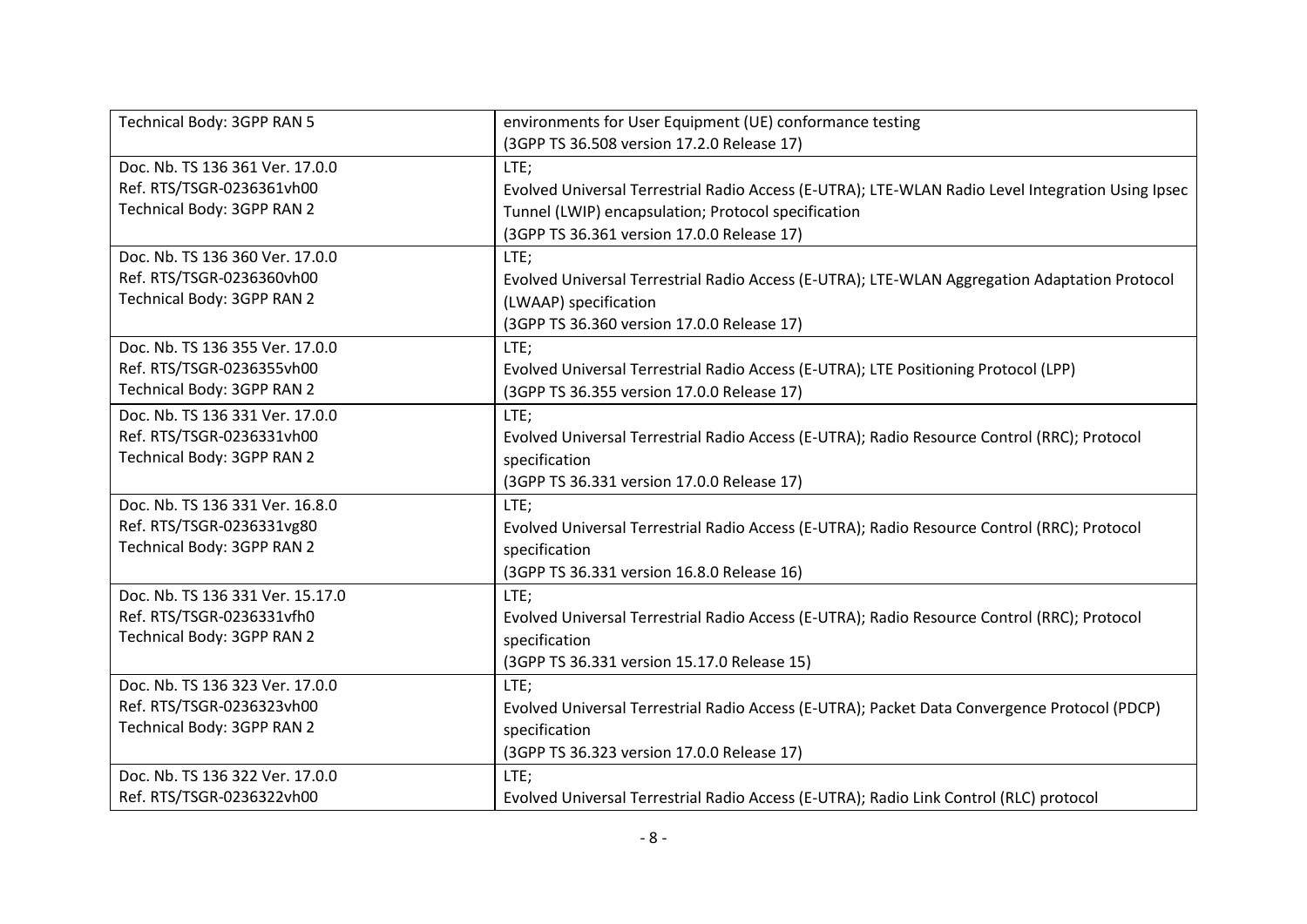| Technical Body: 3GPP RAN 2      | specification                                                                                      |
|---------------------------------|----------------------------------------------------------------------------------------------------|
|                                 | (3GPP TS 36.322 version 17.0.0 Release 17)                                                         |
| Doc. Nb. TS 136 321 Ver. 17.0.0 | LTE;                                                                                               |
| Ref. RTS/TSGR-0236321vh00       | Evolved Universal Terrestrial Radio Access (E-UTRA); Medium Access Control (MAC) protocol          |
| Technical Body: 3GPP RAN 2      | specification                                                                                      |
|                                 | (3GPP TS 36.321 version 17.0.0 Release 17)                                                         |
| Doc. Nb. TS 136 321 Ver. 16.7.0 | LTE;                                                                                               |
| Ref. RTS/TSGR-0236321vg70       | Evolved Universal Terrestrial Radio Access (E-UTRA); Medium Access Control (MAC) protocol          |
| Technical Body: 3GPP RAN 2      | specification                                                                                      |
|                                 | (3GPP TS 36.321 version 16.7.0 Release 16)                                                         |
| Doc. Nb. TS 136 314 Ver. 17.0.0 | LTE;                                                                                               |
| Ref. RTS/TSGR-0236314vh00       | Evolved Universal Terrestrial Radio Access (E-UTRA); Layer 2 - Measurements                        |
| Technical Body: 3GPP RAN 2      | (3GPP TS 36.314 version 17.0.0 Release 17)                                                         |
| Doc. Nb. TS 136 306 Ver. 17.0.0 | LTE;                                                                                               |
| Ref. RTS/TSGR-0236306vh00       | Evolved Universal Terrestrial Radio Access (E-UTRA); User Equipment (UE) radio access capabilities |
| Technical Body: 3GPP RAN 2      | (3GPP TS 36.306 version 17.0.0 Release 17)                                                         |
| Doc. Nb. TS 136 306 Ver. 16.8.0 | LTE;                                                                                               |
| Ref. RTS/TSGR-0236306vg80       | Evolved Universal Terrestrial Radio Access (E-UTRA); User Equipment (UE) radio access capabilities |
| Technical Body: 3GPP RAN 2      | (3GPP TS 36.306 version 16.8.0 Release 16)                                                         |
| Doc. Nb. TS 136 305 Ver. 17.0.0 | LTE;                                                                                               |
| Ref. RTS/TSGR-0236305vh00       | Evolved Universal Terrestrial Radio Access Network (E-UTRAN); Stage 2 functional specification of  |
| Technical Body: 3GPP RAN 2      | User Equipment (UE) positioning in E-UTRAN                                                         |
|                                 | (3GPP TS 36.305 version 17.0.0 Release 17)                                                         |
| Doc. Nb. TS 136 304 Ver. 17.0.0 | LTE;                                                                                               |
| Ref. RTS/TSGR-0236304vh00       | Evolved Universal Terrestrial Radio Access (E-UTRA); User Equipment (UE) procedures in idle mode   |
| Technical Body: 3GPP RAN 2      | (3GPP TS 36.304 version 17.0.0 Release 17)                                                         |
| Doc. Nb. TS 136 304 Ver. 16.7.0 | LTE;                                                                                               |
| Ref. RTS/TSGR-0236304vg70       | Evolved Universal Terrestrial Radio Access (E-UTRA); User Equipment (UE) procedures in idle mode   |
| Technical Body: 3GPP RAN 2      | (3GPP TS 36.304 version 16.7.0 Release 16)                                                         |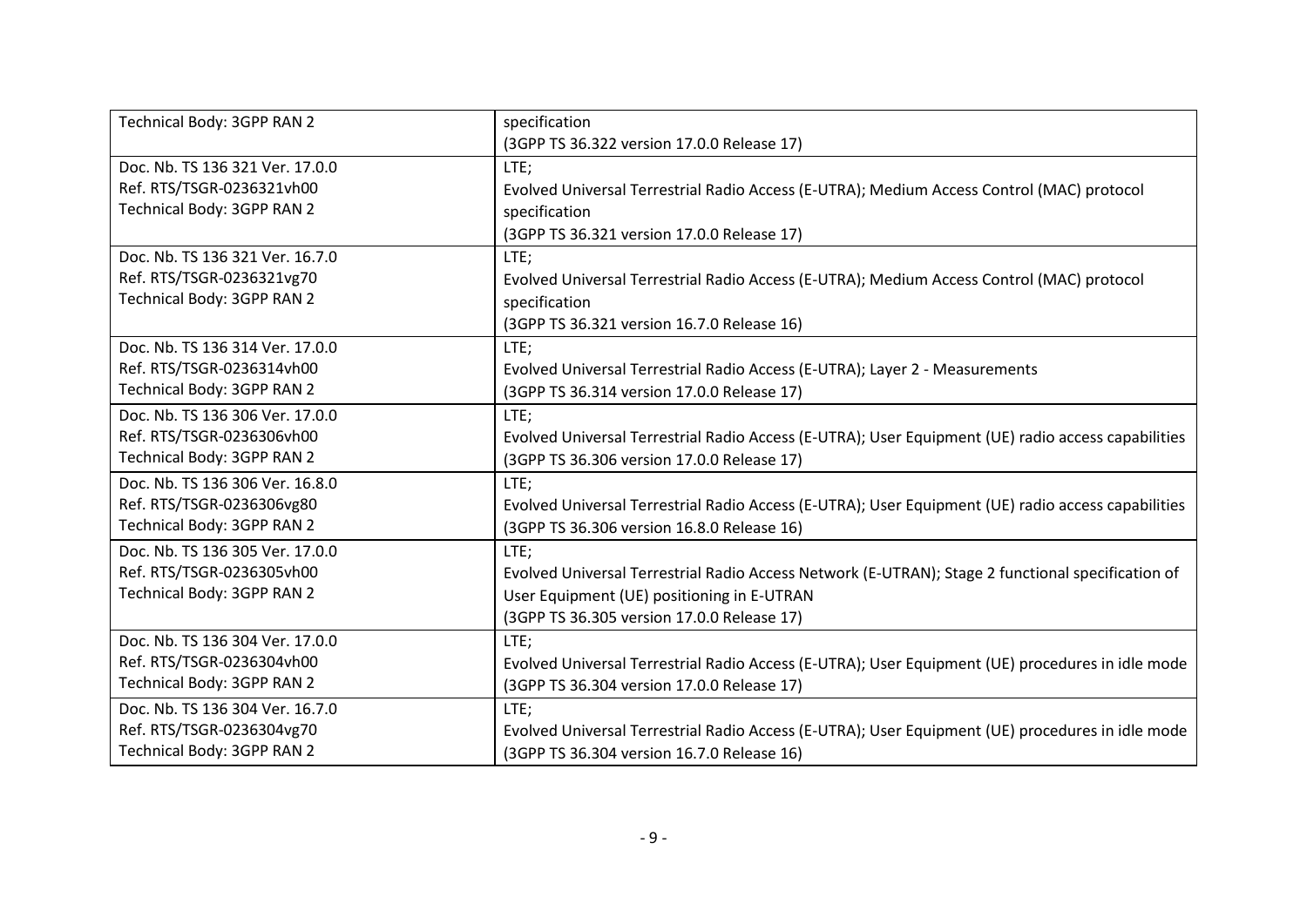| Doc. Nb. TS 136 304 Ver. 15.8.0  | LTE;                                                                                               |
|----------------------------------|----------------------------------------------------------------------------------------------------|
| Ref. RTS/TSGR-0236304vf80        | Evolved Universal Terrestrial Radio Access (E-UTRA); User Equipment (UE) procedures in idle mode   |
| Technical Body: 3GPP RAN 2       | (3GPP TS 36.304 version 15.8.0 Release 15)                                                         |
| Doc. Nb. TS 136 302 Ver. 17.0.0  | LTE;                                                                                               |
| Ref. RTS/TSGR-0236302vh00        | Evolved Universal Terrestrial Radio Access (E-UTRA); Services provided by the physical layer       |
| Technical Body: 3GPP RAN 2       | (3GPP TS 36.302 version 17.0.0 Release 17)                                                         |
| Doc. Nb. TS 136 300 Ver. 17.0.0  | LTE;                                                                                               |
| Ref. RTS/TSGR-0236300vh00        | Evolved Universal Terrestrial Radio Access (E-UTRA) and Evolved Universal Terrestrial Radio Access |
| Technical Body: 3GPP RAN 2       | Network (E-UTRAN); Overall description; Stage 2                                                    |
|                                  | (3GPP TS 36.300 version 17.0.0 Release 17)                                                         |
| Doc. Nb. TS 136 300 Ver. 16.8.0  | LTE;                                                                                               |
| Ref. RTS/TSGR-0236300vg80        | Evolved Universal Terrestrial Radio Access (E-UTRA) and Evolved Universal Terrestrial Radio Access |
| Technical Body: 3GPP RAN 2       | Network (E-UTRAN); Overall description; Stage 2                                                    |
|                                  | (3GPP TS 36.300 version 16.8.0 Release 16)                                                         |
| Doc. Nb. TS 136 300 Ver. 15.13.0 | LTE;                                                                                               |
| Ref. RTS/TSGR-0236300vfd0        | Evolved Universal Terrestrial Radio Access (E-UTRA) and Evolved Universal Terrestrial Radio Access |
| Technical Body: 3GPP RAN 2       | Network (E-UTRAN); Overall description; Stage 2                                                    |
|                                  | (3GPP TS 36.300 version 15.13.0 Release 15)                                                        |
| Doc. Nb. TS 136 213 Ver. 17.1.0  | LTE;                                                                                               |
| Ref. RTS/TSGR-0136213vh10        | Evolved Universal Terrestrial Radio Access (E-UTRA); Physical layer procedures                     |
| Technical Body: 3GPP RAN 1       | (3GPP TS 36.213 version 17.1.0 Release 17)                                                         |
| Doc. Nb. TS 136 211 Ver. 17.1.0  | LTE;                                                                                               |
| Ref. RTS/TSGR-0136211vh10        | Evolved Universal Terrestrial Radio Access (E-UTRA); Physical channels and modulation              |
| Technical Body: 3GPP RAN 1       | (3GPP TS 36.211 version 17.1.0 Release 17)                                                         |
| Doc. Nb. TS 136 133 Ver. 17.5.0  | LTE;                                                                                               |
| Ref. RTS/TSGR-0436133vh50        | Evolved Universal Terrestrial Radio Access (E-UTRA); Requirements for support of radio resource    |
| Technical Body: 3GPP RAN 4       | management                                                                                         |
|                                  | (3GPP TS 36.133 version 17.5.0 Release 17)                                                         |
| Doc. Nb. TS 136 133 Ver. 16.13.0 | LTE;                                                                                               |
| Ref. RTS/TSGR-0436133vgd0        | Evolved Universal Terrestrial Radio Access (E-UTRA); Requirements for support of radio resource    |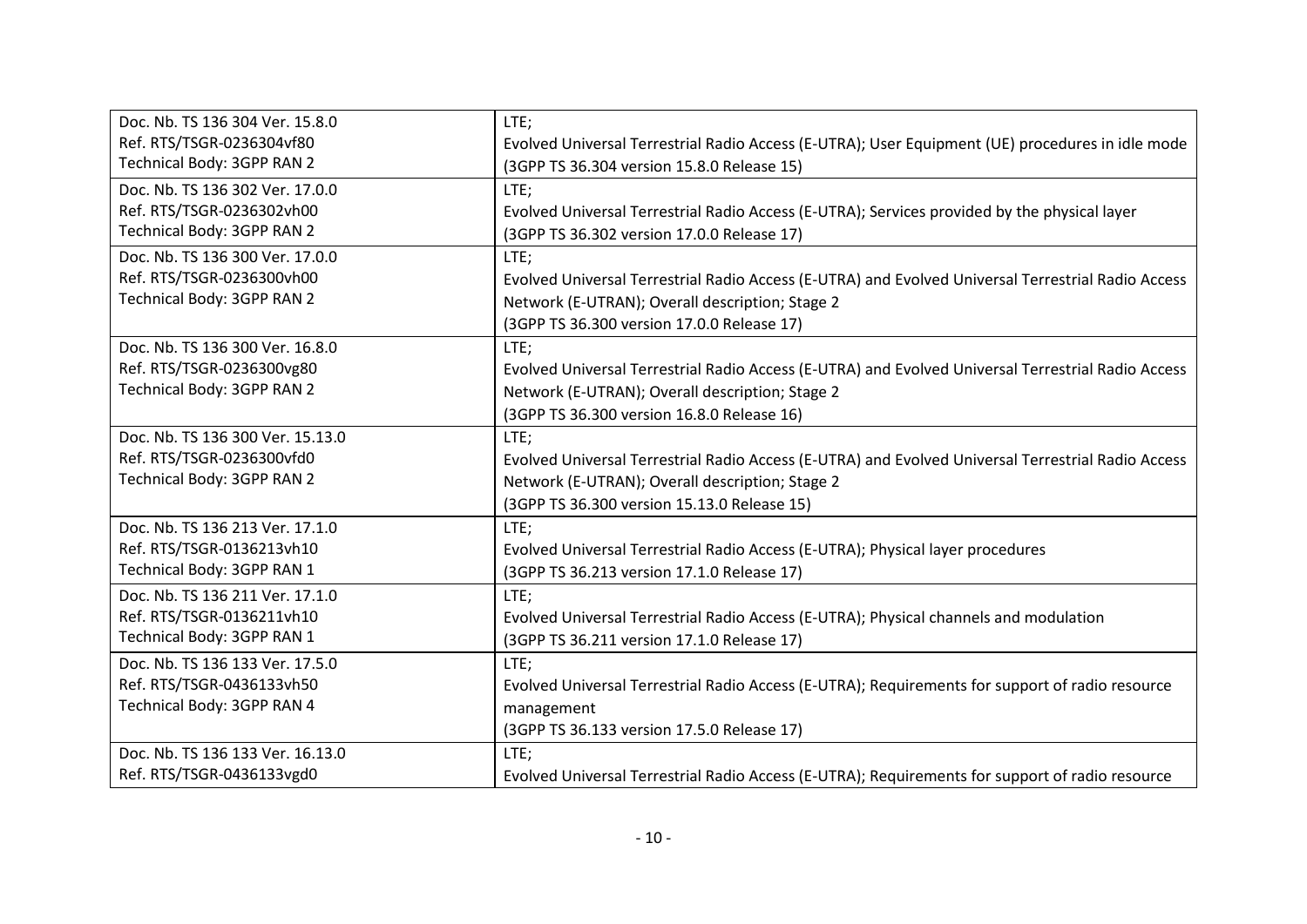| Technical Body: 3GPP RAN 4        | management                                                                                      |
|-----------------------------------|-------------------------------------------------------------------------------------------------|
|                                   | (3GPP TS 36.133 version 16.13.0 Release 16)                                                     |
| Doc. Nb. TS 136 133 Ver. 15.16.0  | LTE;                                                                                            |
| Ref. RTS/TSGR-0436133vfg0         | Evolved Universal Terrestrial Radio Access (E-UTRA); Requirements for support of radio resource |
| Technical Body: 3GPP RAN 4        | management                                                                                      |
|                                   | (3GPP TS 36.133 version 15.16.0 Release 15)                                                     |
| Doc. Nb. TS 136 133 Ver. 14.21.0  | LTE;                                                                                            |
| Ref. RTS/TSGR-0436133vel0         | Evolved Universal Terrestrial Radio Access (E-UTRA); Requirements for support of radio resource |
| Technical Body: 3GPP RAN 4        | management                                                                                      |
|                                   | (3GPP TS 36.133 version 14.21.0 Release 14)                                                     |
| Doc. Nb. TS 136 101 Ver. 17.5.0   | LTE;                                                                                            |
| Ref. RTS/TSGR-0436101vh50         | Evolved Universal Terrestrial Radio Access (E-UTRA); User Equipment (UE) radio transmission and |
| Technical Body: 3GPP RAN 4        | reception                                                                                       |
|                                   | (3GPP TS 36.101 version 17.5.0 Release 17)                                                      |
| Doc. Nb. TS 136 101 Ver. 16.13.0  | LTE;                                                                                            |
| Ref. RTS/TSGR-0436101vgd0         | Evolved Universal Terrestrial Radio Access (E-UTRA); User Equipment (UE) radio transmission and |
| Technical Body: 3GPP RAN 4        | reception                                                                                       |
|                                   | (3GPP TS 36.101 version 16.13.0 Release 16)                                                     |
| Doc. Nb. TS 134 123-1 Ver. 15.5.0 | Universal Mobile Telecommunications System (UMTS);                                              |
| Ref. RTS/TSGR-0534123-1vf50       | User Equipment (UE) conformance specification; Part 1: Protocol conformance specification       |
| Technical Body: 3GPP RAN 5        | (3GPP TS 34.123-1 version 15.5.0 Release 15)                                                    |
| Doc. Nb. TS 134 109 Ver. 17.0.0   | Universal Mobile Telecommunications System (UMTS);                                              |
| Ref. RTS/TSGR-0234109vh00         | Terminal logical test interface; Special conformance testing functions                          |
| Technical Body: 3GPP RAN 2        | (3GPP TS 34.109 version 17.0.0 Release 17)                                                      |
| Doc. Nb. TS 132 382 Ver. 17.0.0   | Digital cellular telecommunications system (Phase 2+) (GSM); Universal Mobile                   |
| Ref. RTS/TSGS-0532382vh00         | Telecommunications System (UMTS); LTE;                                                          |
| Technical Body: 3GPP SA 5         | Telecommunication management; Partial Suspension of Itf-N Integration Reference Point (IRP);    |
|                                   | Information Service (IS)                                                                        |
|                                   | (3GPP TS 32.382 version 17.0.0 Release 17)                                                      |
| Doc. Nb. TS 132 366 Ver. 17.0.0   | Digital cellular telecommunications system (Phase 2+) (GSM); Universal Mobile                   |
| Ref. RTS/TSGS-0532366vh00         | Telecommunications System (UMTS); LTE;                                                          |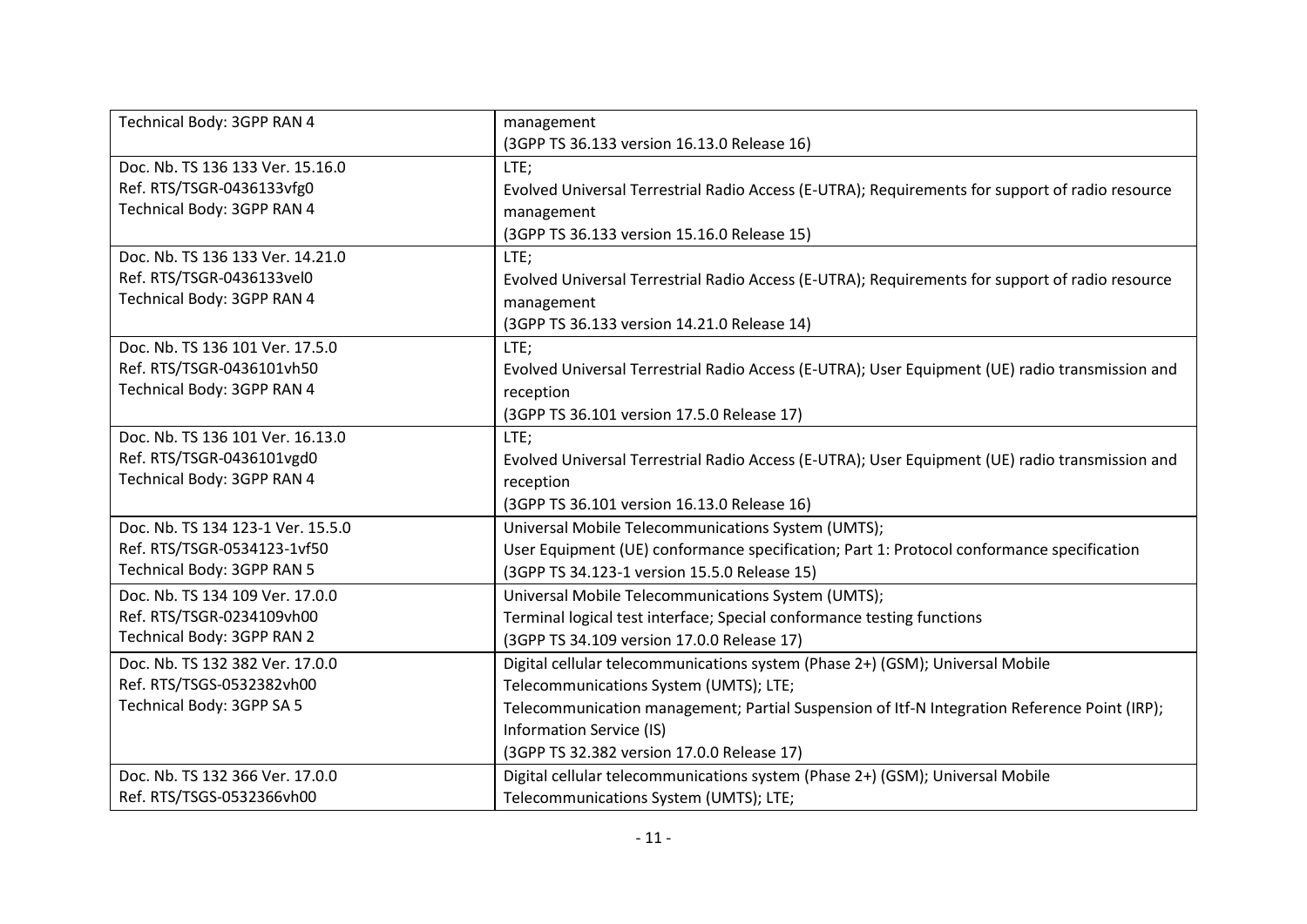| Technical Body: 3GPP SA 5       | Telecommunication management; Entry Point (EP) Integration Reference Point (IRP); Solution Set      |
|---------------------------------|-----------------------------------------------------------------------------------------------------|
|                                 | (SS) definitions                                                                                    |
|                                 | (3GPP TS 32.366 version 17.0.0 Release 17)                                                          |
| Doc. Nb. TS 132 332 Ver. 17.0.0 | Digital cellular telecommunications system (Phase 2+) (GSM); Universal Mobile                       |
| Ref. RTS/TSGS-0532332vh00       | Telecommunications System (UMTS); LTE;                                                              |
| Technical Body: 3GPP SA 5       | Telecommunication management; Notification Log (NL) Integration Reference Point (IRP);              |
|                                 | Information Service (IS)                                                                            |
|                                 | (3GPP TS 32.332 version 17.0.0 Release 17)                                                          |
| Doc. Nb. TS 131 124 Ver. 17.0.0 | Universal Mobile Telecommunications System (UMTS); LTE; 5G;                                         |
| Ref. RTS/TSGC-0631124vh00       | Mobile Equipment (ME) conformance test specification; Universal Subscriber Identity Module          |
| Technical Body: 3GPP CT 6       | Application Toolkit (USAT) conformance test specification                                           |
|                                 | (3GPP TS 31.124 version 16.7.0 Release 16)                                                          |
| Doc. Nb. TS 131 121 Ver. 17.0.0 | Universal Mobile Telecommunications System (UMTS); LTE; 5G;                                         |
| Ref. RTS/TSGC-0631121vh00       | UICC-terminal interface; Universal Subscriber Identity Module (USIM) application test specification |
| Technical Body: 3GPP CT 6       | (3GPP TS 31.121 version 16.7.0 Release 16)                                                          |
| Doc. Nb. TS 131 111 Ver. 17.0.0 | Digital cellular telecommunications system (Phase 2+) (GSM); Universal Mobile                       |
| Ref. RTS/TSGC-0631111vh00       | Telecommunications System (UMTS); LTE; 5G;                                                          |
| Technical Body: 3GPP CT 6       | Universal Subscriber Identity Module (USIM) Application Toolkit (USAT)                              |
|                                 | (3GPP TS 31.111 version 17.3.0 Release 17)                                                          |
| Doc. Nb. TR 126 917 Ver. 17.0.0 | LTE; 5G;                                                                                            |
| Ref. RTR/TSGS-0426917vh00       | Multimedia Broadcast Multicast Services (MBMS) and Packet-switched Streaming Service (PSS)          |
| Technical Body: 3GPP SA 4       | enhancements to support television services                                                         |
|                                 | (3GPP TR 26.917 version 17.0.0 Release 17)                                                          |
| Doc. Nb. TR 126 914 Ver. 17.0.0 | Digital cellular telecommunications system (Phase 2+) (GSM); Universal Mobile                       |
| Ref. RTR/TSGS-0426914vh00       | Telecommunications System (UMTS); LTE; 5G;                                                          |
| Technical Body: 3GPP SA 4       | Multimedia telephony over IP Multimedia Subsystem (IMS); Optimization opportunities                 |
|                                 | (3GPP TR 26.914 version 17.0.0 Release 17)                                                          |
| Doc. Nb. TR 126 911 Ver. 17.0.0 | Digital cellular telecommunications system (Phase 2+) (GSM); Universal Mobile                       |
| Ref. RTR/TSGS-0426911vh00       | Telecommunications System (UMTS);                                                                   |
| Technical Body: 3GPP SA 4       | Codec(s) for Circuit-Switched (CS) multimedia telephony service; Terminal implementor's guide       |
|                                 | (3GPP TR 26.911 version 17.0.0 Release 17)                                                          |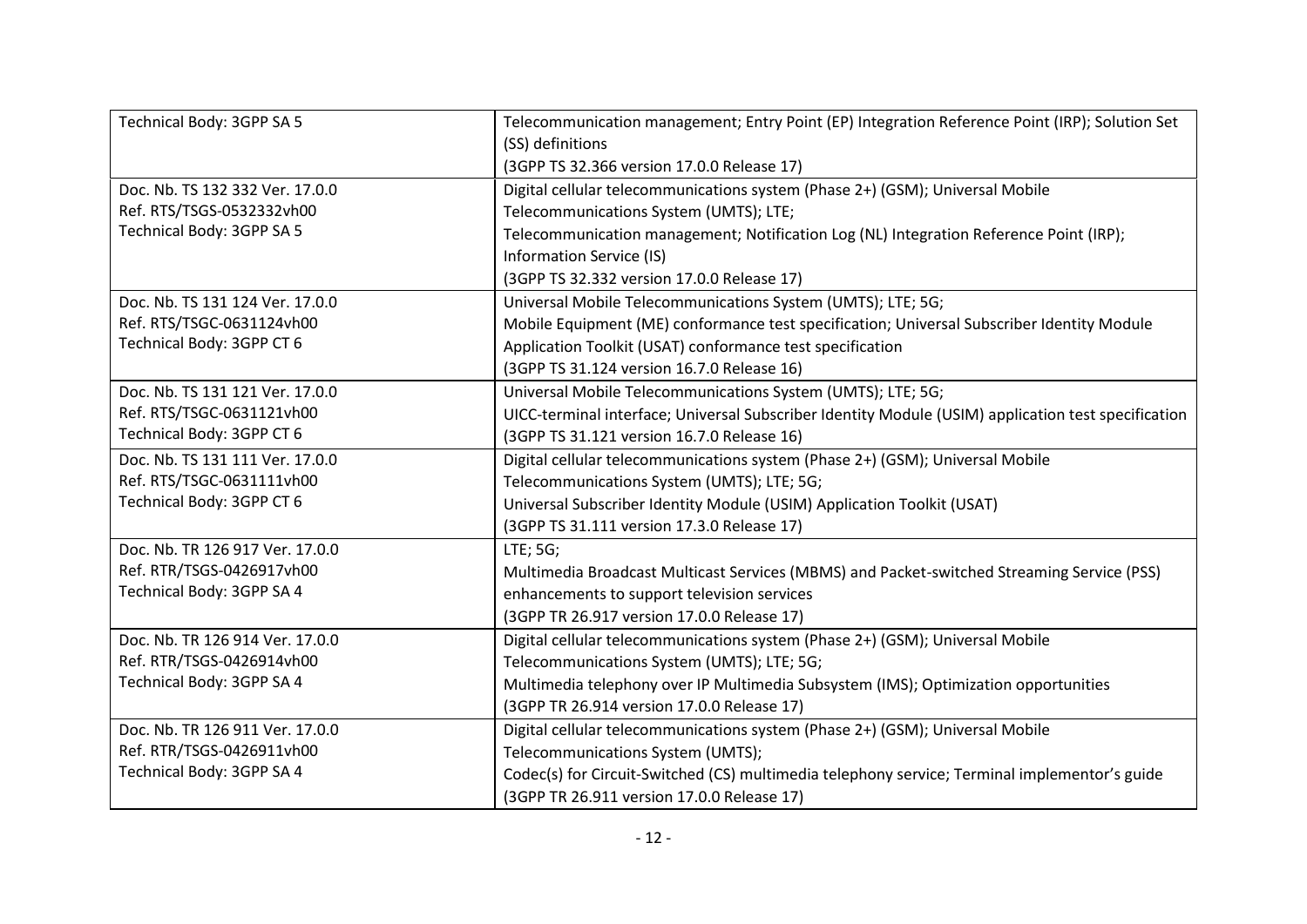| Doc. Nb. TR 126 910 Ver. 17.0.0  | LTE; 5G;                                                                                        |
|----------------------------------|-------------------------------------------------------------------------------------------------|
| Ref. RTR/TSGS-0426910vh00        | Study on media handling aspects of Radio Access Network (RAN) delay budget reporting in         |
| Technical Body: 3GPP SA 4        | Multimedia Telephony Service for Internet Protocol (IP) Multimedia Subsystem (IMS) (MTSI)       |
|                                  | (3GPP TR 26.910 version 17.0.0 Release 17)                                                      |
| Doc. Nb. TR 126 909 Ver. 17.0.0  | Universal Mobile Telecommunications System (UMTS); LTE; 5G;                                     |
| Ref. RTR/TSGS-0426909vh00        | Study on improved streaming Quality of Experience (QoE) reporting in 3GPP services and networks |
| Technical Body: 3GPP SA 4        | (3GPP TR 26.909 version 17.0.0 Release 17)                                                      |
| Doc. Nb. TR 126 907 Ver. 17.0.0  | Universal Mobile Telecommunications System (UMTS); LTE; 5G;                                     |
| Ref. RTR/TSGS-0426907vh00        | HTML5 for a new presentation layer in 3GPP services                                             |
| Technical Body: 3GPP SA 4        | (3GPP TR 26.907 version 17.0.0 Release 17)                                                      |
| Doc. Nb. TR 126 906 Ver. 17.0.0  | Universal Mobile Telecommunications System (UMTS); LTE; 5G;                                     |
| Ref. RTR/TSGS-0426906vh00        | Evaluation of High Efficiency Video Coding (HEVC) for 3GPP services                             |
| Technical Body: 3GPP SA 4        | (3GPP TR 26.906 version 17.0.0 Release 17)                                                      |
| Doc. Nb. TR 126 905 Ver. 17.0.0  | Universal Mobile Telecommunications System (UMTS); LTE; 5G;                                     |
| Ref. RTR/TSGS-0426905vh00        | Mobile stereoscopic 3D video                                                                    |
| Technical Body: 3GPP SA 4        | (3GPP TR 26.905 version 17.0.0 Release 17)                                                      |
| Doc. Nb. TR 126 904 Ver. 17.0.0  | Universal Mobile Telecommunications System (UMTS); LTE; 5G;                                     |
| Ref. RTR/TSGS-0426904vh00        | Improved video coding support                                                                   |
| Technical Body: 3GPP SA 4        | (3GPP TR 26.904 version 17.0.0 Release 17)                                                      |
| Doc. Nb. TR 126 903 Ver. 17.0.0  | Universal Mobile Telecommunications System (UMTS); LTE; 5G;                                     |
| Ref. RTR/TSGS-0426903vh00        | Improved video support for Packet Switched Streaming (PSS) and Multimedia Broadcast/Multicast   |
| Technical Body: 3GPP SA 4        | Service (MBMS) Services                                                                         |
|                                  | (3GPP TR 26.903 version 17.0.0 Release 17)                                                      |
| Doc. Nb. TR 126 902 Ver. 17.0.0  | Digital cellular telecommunications system (Phase 2+) (GSM); Universal Mobile                   |
| Ref. RTR/TSGS-0426902vh00        | Telecommunications System (UMTS); LTE; 5G;                                                      |
| Technical Body: 3GPP SA 4        | Video codec performance                                                                         |
|                                  | (3GPP TR 26.902 version 17.0.0 Release 17)                                                      |
| Doc. Nb. TS 126 501 Ver. 16.10.0 | 5G;                                                                                             |
| Ref. RTS/TSGS-0426501vga0        | 5G Media Streaming (5GMS); General description and architecture                                 |
| Technical Body: 3GPP SA 4        | (3GPP TS 26.501 version 16.10.0 Release 16)                                                     |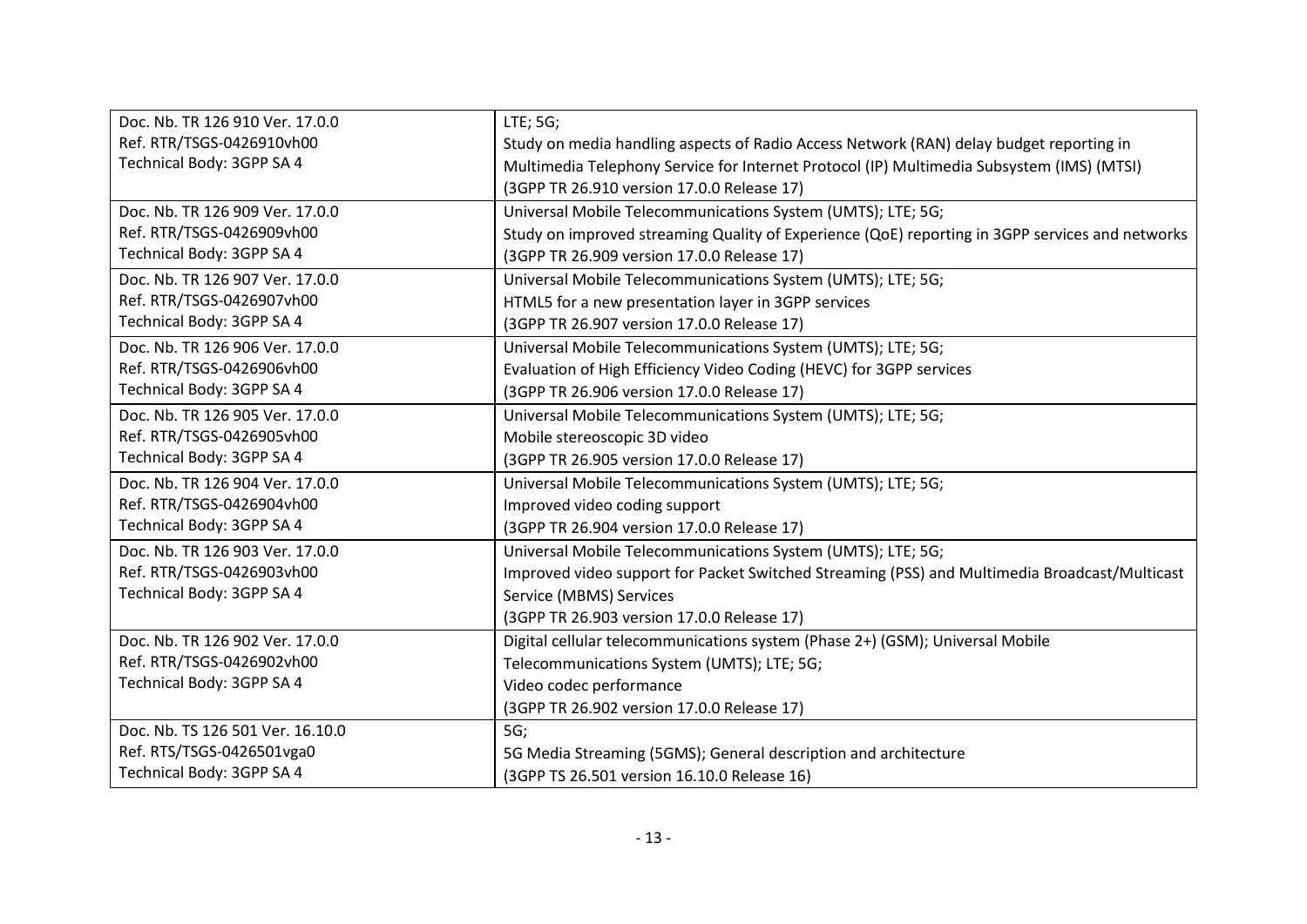| Doc. Nb. TS 126 454 Ver. 17.0.0 | Universal Mobile Telecommunications System (UMTS); LTE;                                    |
|---------------------------------|--------------------------------------------------------------------------------------------|
| Ref. RTS/TSGS-0426454vh00       | Codec for Enhanced Voice Services (EVS); Interface to Iu, Uu, Nb and Mb                    |
| Technical Body: 3GPP SA 4       | (3GPP TS 26.454 version 17.0.0 Release 17)                                                 |
| Doc. Nb. TS 126 445 Ver. 17.0.0 | Universal Mobile Telecommunications System (UMTS); LTE;                                    |
| Ref. RTS/TSGS-0426445vh00       | Codec for Enhanced Voice Services (EVS); Detailed algorithmic description                  |
| Technical Body: 3GPP SA 4       | (3GPP TS 26.445 version 17.0.0 Release 17)                                                 |
| Doc. Nb. TS 126 074 Ver. 17.0.0 | Digital cellular telecommunications system (Phase 2+) (GSM); Universal Mobile              |
| Ref. RTS/TSGS-0426074vh00       | Telecommunications System (UMTS); LTE; 5G;                                                 |
| Technical Body: 3GPP SA 4       | Mandatory speech codec speech processing functions; Adaptive Multi-Rate (AMR) speech codec |
|                                 | test sequences                                                                             |
|                                 | (3GPP TS 26.074 version 17.0.0 Release 17)                                                 |
| Doc. Nb. TS 125 331 Ver. 17.0.0 | Universal Mobile Telecommunications System (UMTS);                                         |
| Ref. RTS/TSGR-0025331vh00       | Radio Resource Control (RRC); Protocol specification                                       |
| Technical Body: 3GPP RAN        | (3GPP TS 25.331 version 17.0.0 Release 17)                                                 |
| Doc. Nb. TS 122 262 Ver. 17.0.0 | 5G;                                                                                        |
| Ref. RTS/TSGS-0122262vh00       | Message service within the 5G System (5GS); Stage 1                                        |
| Technical Body: 3GPP SA 1       | (3GPP TS 22.262 version 17.1.0 Release 17)                                                 |
| Doc. Nb. TS 122 261 Ver. 17.0.0 | 5G;                                                                                        |
| Ref. RTS/TSGS-0122261vh00       | Service requirements for the 5G system                                                     |
| Technical Body: 3GPP SA 1       | (3GPP TS 22.261 version 17.10.0 Release 17)                                                |
| Doc. Nb. TS 103 732 Ver. 2.1.1  | CYBER;                                                                                     |
| Ref. RTS/CYBER-0083             | <b>Consumer Mobile Device Protection Profile</b>                                           |
| <b>Technical Body: CYBER</b>    |                                                                                            |
| Doc. Nb. TS 103 713 Ver. 17.0.0 | Smart Secure Platform (SSP);                                                               |
| Ref. RTS/SET-T103713vh00        | SPI interface                                                                              |
| <b>Technical Body: SET TEC</b>  | (Release 17)                                                                               |
| Doc. Nb. TS 103 713 Ver. 16.0.0 | Smart Secure Platform (SSP);                                                               |
| Ref. RTS/SET-T103713vg00        | SPI interface                                                                              |
| <b>Technical Body: SET TEC</b>  | (Release 16)                                                                               |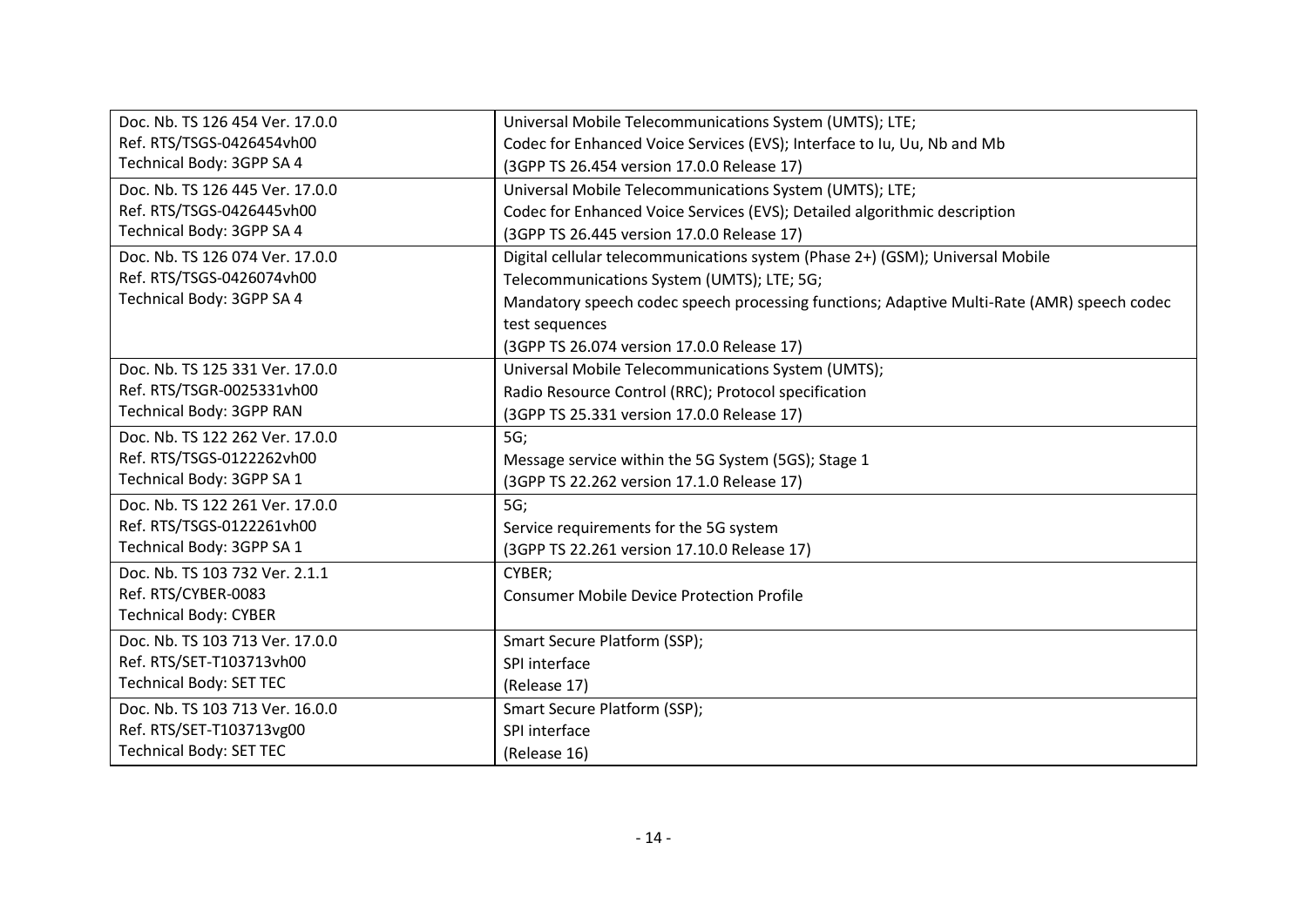| Doc. Nb. TS 103 663-3          | Methods for Testing and Specification (MTS);                                              |
|--------------------------------|-------------------------------------------------------------------------------------------|
| Ref. RTS/MTS-103663-3v141      | Conformance Test Suite for TTCN-3 Object Oriented Features;                               |
| <b>Technical Body: MTS</b>     | Part 3: Abstract Test Suite (ATS) and Implementation eXtra Information for Testing (IXIT) |
| Doc. Nb. TS 103 663-2          | Methods for Testing and Specification (MTS);                                              |
| Ref. RTS/MTS-103663-2v1.4.1    | Conformance Test Suite for TTCN-3 Object Oriented Features;                               |
| <b>Technical Body: MTS</b>     | Part 2: Test Suite Structure and Test Purposes (TSS&TP)                                   |
| Doc. Nb. TS 103 663-1          | Methods for Testing and Specification (MTS);                                              |
| Ref. RTS/MTS-103663v141        | Conformance Test Suite for TTCN-3 Object Oriented Features;                               |
| <b>Technical Body: MTS</b>     | Part 1: Implementation Conformance Statement (ICS)                                        |
| Doc. Nb. TS 103 255            | Methods for Testing and Specification (MTS);                                              |
| Ref. RTS/MTS-103255v181        | TTCN-3 Conformance Test Suite for use of XML and JSON schema;                             |
| <b>Technical Body: MTS</b>     | <b>Abstract Test Suite &amp; IXIT</b>                                                     |
| Doc. Nb. TS 103 254            | Methods for Testing and Specification (MTS);                                              |
| Ref. RTS/MTS-103254v181        | TTCN-3 Conformance Test Suite for use of XML and JSON schema;                             |
| <b>Technical Body: MTS</b>     | Test Suite Structure and Test Purposes (TSS&TP)                                           |
| Doc. Nb. TS 103 253            | Methods for Testing and Specification (MTS);                                              |
| Ref. RTS/MTS-103253V181        | TTCN-3 Conformance Test Suite for use of XML and JSON schema;                             |
| <b>Technical Body: MTS</b>     | <b>Implementation Conformance Statemen</b>                                                |
| Doc. Nb. TR 103 119            | Methods for Testing and Specification (MTS);                                              |
| Ref. RTR/MTS-TDL103119         | The Test Description Language (TDL);                                                      |
| <b>Technical Body: MTS TDL</b> | Reference Implementation and User Guidelines                                              |
| Doc. Nb. TS 102 950-3          | Methods for Testing and Specification (MTS);                                              |
| Ref. RTS/MTS-1029503v1.11.1    | TTCN-3 Conformance Test Suite;                                                            |
| <b>Technical Body: MTS</b>     | Part 3: Abstract Test Suite (ATS) and Implementation eXtra Information for Testing (IXIT) |
| Doc. Nb. TS 102 950-2          | Methods for Testing and Specification (MTS);                                              |
| Ref. RTS/MTS-1029502v1.11.1    | TTCN-3 Conformance Test Suite;                                                            |
| <b>Technical Body: MTS</b>     | Part 2: Test Suite Structure and Test Purposes (TSS&TP)                                   |
| Doc. Nb. TS 102 950-1          | Methods for Testing and Specification (MTS);                                              |
| Ref. RTS/MTS-1029501v1.11.1    | TTCN-3 Conformance Test Suite;                                                            |
| <b>Technical Body: MTS</b>     | Part 1: Implementation Conformance Statement (ICS)                                        |